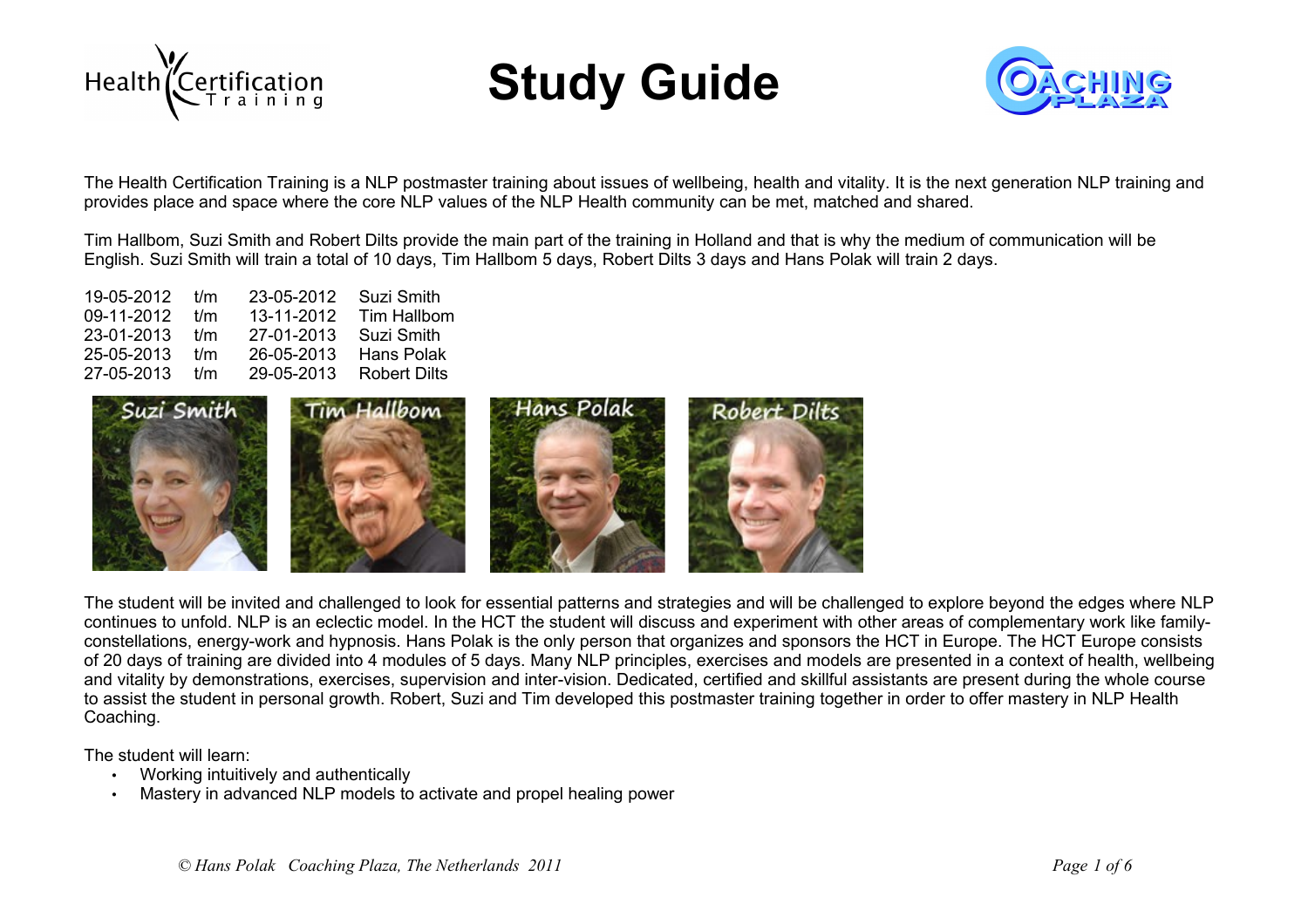



- Managing the own state to access to the highest neurological levels for your self and others
- Integrating complementary areas like systemic work, energy-work and hypnosis
- Using NLP with physical health issues for the student self and others complementary to regular medical treatment.
- Expanding personal capabilities in the field of fulfillment and harmony

The training leads to certification as an NLP Health Coach. This is not yet an international accepted title.

The HCT asks for and opens the opportunity for systematic self-reflection, personal and professional skills in working with clients. All neurological levels will be involved and get attention in three ways

- The way of personal thinking, feeling and acting with regard to the content of HCT.
- The way in which the participant is professionally involved working with clients.
- The evolution and the reconsidering of the personal mission with regard to wellbeing are a central focus.

The HCT helps the student to integrate the capabilities, the knowledge and beliefs with the intention to:

- find a respectful and personal working style; Congruency is the key word.
- be competent in leading the process of coaching. This requires a synthesis of knowledge and skills, used adequately from the perspective of a mentor and sponsor; Competence and Involvement are keywords here.
- be able to use all learned material in varying situations and in relation to different persons adjusting to the personality of the client, changing your actions when appropriate. The keywords are creativity and flexibility.
- Artistic, involved, congruent, effective, flexible and goal-oriented, HCT leads to a level of deepening and understanding that we might call Personal Artistry.

During the 20 days of training, skills and techniques will be presented followed by the practical part that allows the student to experience it so it will settle "in the muscle". There will be plenty of time for theoretical background and reflection with regard to the skills. All offered techniques will be demonstrated by the NLP-trainers and practiced by the participants working with their own personal content. In this way the participant can experience the impact of techniques, as a client as well as from the view of a coach. All learning material will be presented in a way that every participant will meet his or her own learning style. Classroom sessions will be taught by the trainers: Robert Dilts, Tim Hallbom, Suzi Smith and Hans Polak. During practice sessions the trainer is assisted by several resource people. These 'assistants to the student' all are certified during a previous HCT. The student is member of a learning support group, called 'Mastermind Group' during the training. Personalized question will be taken care of in this group and provides intimacy and individual attention. In this group the resource person is leading. The student starts and closes every training day in this group. There will be one mandatory evening program. It is the presentation of the projects in the last module. The date and time will be communicated well in advance. There are non mandatory evening programs offered by Hans Polak abouy energy-work and shamanic healing techniques.

During the entire training students will spend time on two ongoing items: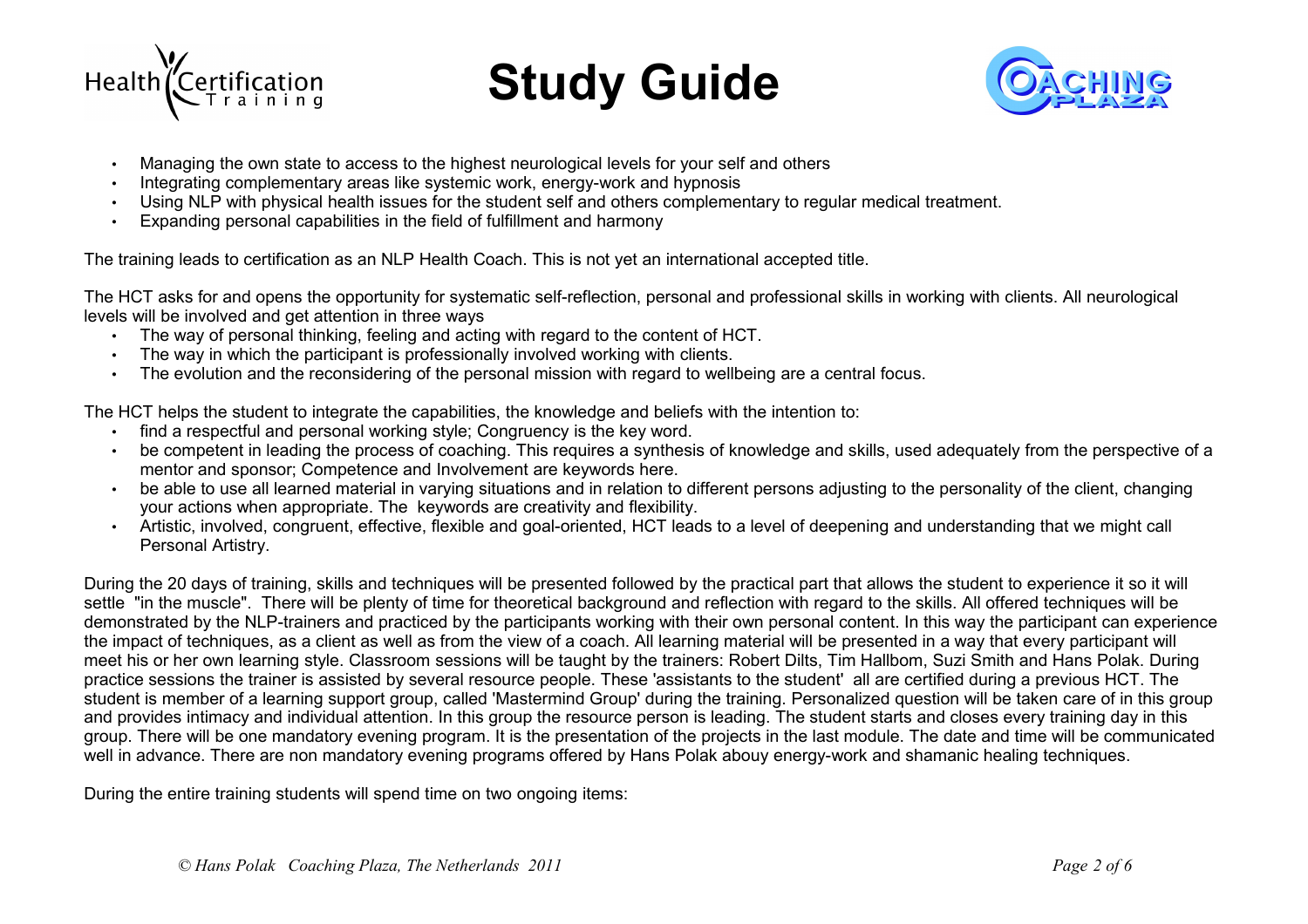



- Personal reflection and Case Summaries
- A wellbeing Project

### Personal Reflection and Case Summaries

The trainers will stimulate the participants to document both personal and professional learning in the student's personal log. It is suggested that the participants keep weekly or daily notes of observations and discoveries relevant to NLP or to their personal learning process. This log also contains at least 2 case studies for each session of training in Case-Study format. In this way the participant will learn to easily document NLP way the work that has been done. During the training we will discuss how case studies can support the promoting of NLP outside the NLP community. These case studies are handed in at the beginning of each module to the assigned resource person responsible for giving oral or written feedback. Total of 6 Case-studies are to be handed in to become HCT certified.

### Wellbeing Project

The students will define a project that fulfills a professional and personal goal on the subject of wellbeing. During this project the student uses their already acquired modeling skills as a NLP-Master. These skills are combined with the skills and knowledge gained at this training. This project shows the mastering of the content and will exhibit the student's creativity. The written report of this project is handed in for feedback. A presentation of the project to the mastermind group in the last session completes the project.

### Management, sponsoring and organization

The supervision of the trainers and resource persons and the management of the training is the responsibility of Hans Polak. He has been sponsoring the HCT for 5 times in a row. Hans is entrepreneur and has his own NLP Health Coaching Company with over 80 NLP Health Coaches working for him on a freelance basis, called Coaching Plaza in The Netherlands. He founded his company in 1984.

Hans studied shamanism for many years, teaches in his private shaman-school and is chairman of the NLP Health Community (Club) in Holland.

### The content of the training

During the training the students will build up on and deepen existing knowledge gained during the NLP master practitioners or trainers training. The underlying aspects will be covered and are in the HCT booklet.

| Vision and Mission            | Affirmations                           |
|-------------------------------|----------------------------------------|
| Mastery in NLP                | The dynamic of family systems          |
| NLP & Health Overview         | <b>Building Internal Communication</b> |
| <b>HCT Project Guide</b>      | Core State Conflict Integration        |
| A Fish Story                  | Background for Grief and Loss Process  |
| Neurological Levels of Change | <b>Transforming Grief and Loss</b>     |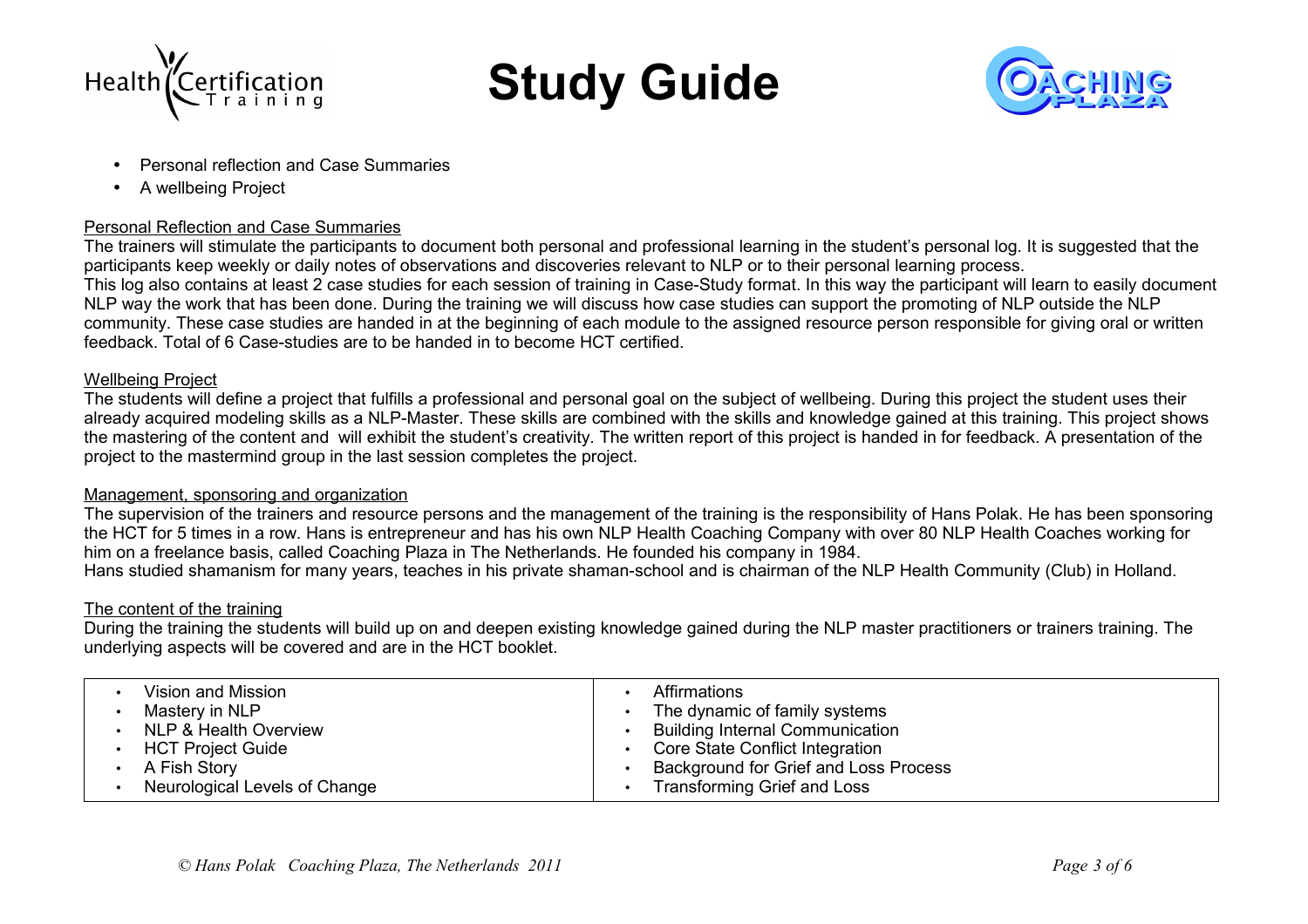



| $\bullet$ | The Quieting Response                               | $\bullet$ | Metaphoric Grief and Loss                                               |
|-----------|-----------------------------------------------------|-----------|-------------------------------------------------------------------------|
| $\bullet$ | <b>Physical Trauma Process</b>                      |           | <b>Compelling Futures</b>                                               |
| $\bullet$ | The S.C.O.R.E. Model                                | $\bullet$ | Strengthening "Self"                                                    |
| $\bullet$ | S.C.O.R.E. Steps                                    |           | Psych-k belief change                                                   |
| $\bullet$ | Dancing S.C.O.R.E. Format                           | $\bullet$ | Learning to Die                                                         |
| $\bullet$ | The Interactive S.C.O.R.E.                          |           | <b>Creating Your destiny</b>                                            |
| $\bullet$ | Counter - examples as Resources                     |           | NLP, Beliefs and Health                                                 |
| $\bullet$ | <b>Giving Forgiveness</b>                           | $\bullet$ | Bateson's Levels of Learning                                            |
| $\bullet$ | <b>Mapping Across Forgiveness</b>                   | $\bullet$ | <b>Survival Strategies</b>                                              |
| $\bullet$ | The Forgiveness Cancellation Process                | $\bullet$ | Levels of Learning and Change                                           |
| $\bullet$ | Well-Formedness Conditions for Defining a T.O.T.E.  | $\bullet$ | Levels of Support for Learning and Change                               |
| $\bullet$ | <b>Presupposition Exercise</b>                      | $\bullet$ | Psychoneuroimmunology                                                   |
| $\bullet$ | Life Reframing                                      | $\bullet$ | Overview of Beliefs and Values                                          |
| $\bullet$ | Encouragement checklist                             | $\bullet$ | The Meta Structure of Beliefs                                           |
| $\bullet$ | Finding and Identifying Limiting Beliefs            | $\bullet$ | <b>Limiting Beliefs</b>                                                 |
|           | <b>Belief Change Script</b>                         | $\bullet$ | Verbal Frames for Eliciting Limiting Belief Statements                  |
|           | <b>Identifying Criteria</b>                         |           | <b>Building a Winning Belief System</b>                                 |
| $\bullet$ | Getting Clear About Criteria                        | $\bullet$ | <b>Beliefs Assessment Sheet</b>                                         |
| $\bullet$ | <b>Checklist for Reimprinting</b>                   | $\bullet$ | Belief Installation Procedure: Creating a Pathway to Health             |
| $\bullet$ | <b>Finding Synthesias</b>                           | $\bullet$ | Archetypes of Change                                                    |
|           | <b>Systemic Reimprinting</b>                        |           | Placebo Effect                                                          |
| $\bullet$ | Remodeling: Updating Introjected significant others | $\bullet$ | Double Binds                                                            |
| $\bullet$ | <b>Belief Conflicts</b>                             |           | Ingredients for a Double Bind Situation                                 |
| $\bullet$ | Self Witnessing                                     | $\bullet$ | Choice, Conflict and Double Binds                                       |
| $\bullet$ | <b>Conflict Integration</b>                         | $\bullet$ | Comparison of Choice and Double Bind                                    |
| $\bullet$ | <b>Belief Systems</b>                               | $\bullet$ | Active Centering as a Skill for Dealing with Double Binds               |
|           | Dave Elman Induction Script                         | $\bullet$ | <b>Sorting Conflicting Messages</b>                                     |
| $\bullet$ | Heart Lock-in                                       |           | <b>Resolving Double Binds</b>                                           |
| $\bullet$ | <b>Heart Listening</b>                              | $\bullet$ | Practicing Skills for Dealing with Double Binds                         |
| $\bullet$ | Modeling healers                                    | $\bullet$ | Creating a Positive Double Bind                                         |
| $\bullet$ | <b>Modeling Questionnaire</b>                       | $\bullet$ | <b>Modeling Longevity</b>                                               |
|           | Foreground / Background                             |           | Bibliography of Readings on Applications of NLP to Conflicts and Double |
|           | 'Worry Into Concern' Strategy                       |           | Binds and to Health and Wellbeing                                       |
|           | Language Patterns and Health                        |           |                                                                         |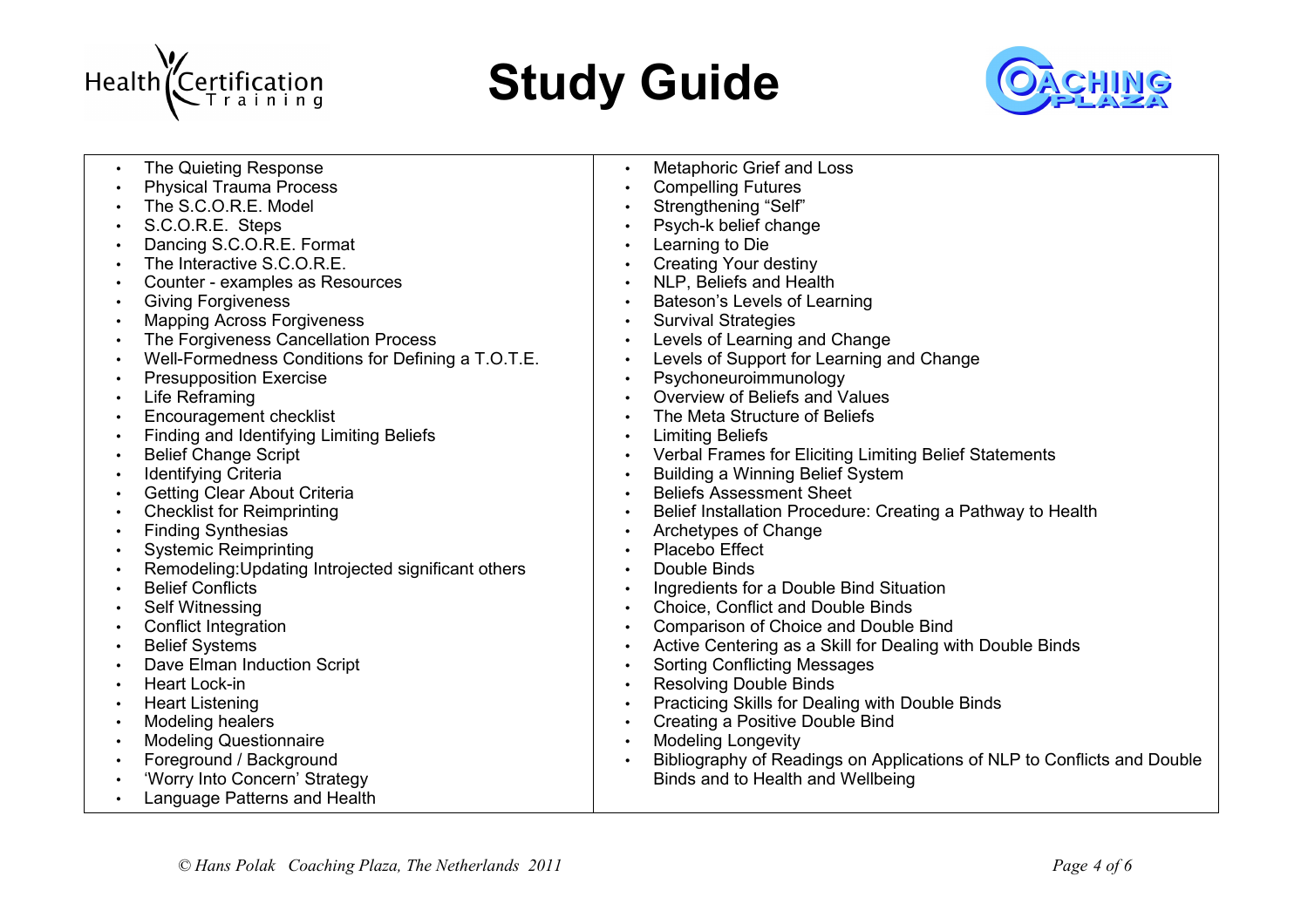



Time of training Daily 9:45am – 5:30pm. One evening program (mandatory)on the last module. Time: 7:30pm - 9:30 pm.

### Price

The price for the advanced NLP Health Certification Training is  $\epsilon$  4.660,--This includes the HCT-Booklet with all the concepts and all the excersizes, lunches, coffee and tea during the 20 training days.

The training is in a very comfortable training venue in The Netherlands. Conference center 'De Poort', Bieseltsebaan 34, 6561 KC Groesbeek, The Netherlands, Europe.



It is possible to pay in 4 installments

Before 19 April 2012 € 1.165,--<br>Before 9 October 2012 € 1.165,--Before 9 October 2012 Before 23 December 2013 € 1.165,--<br>Before 26 April 2013 € 1.165,--Before 26 April 2013